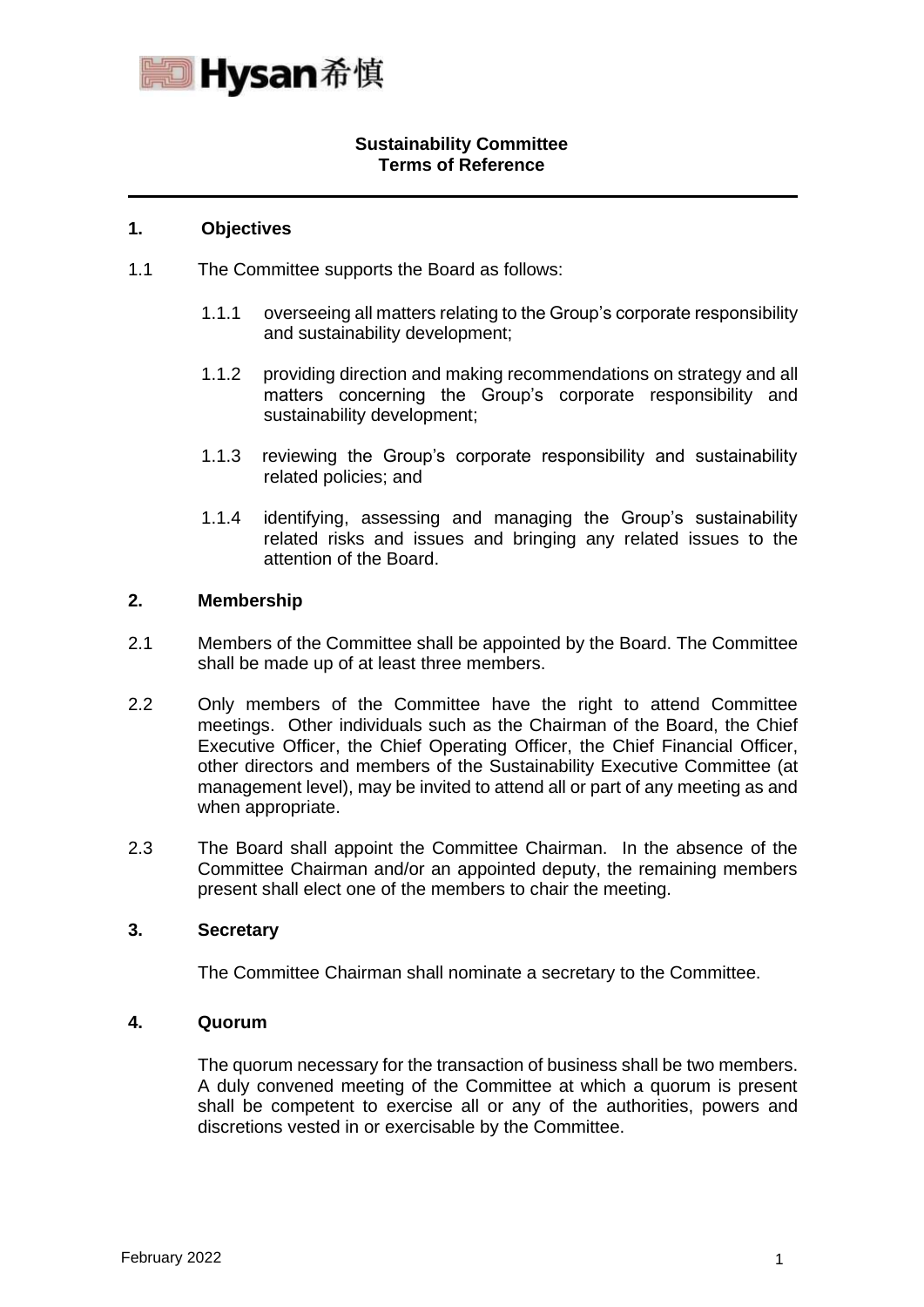

# **5. Frequency of Meetings**

- 5.1 The Committee shall meet at least once a year or such other times a year at appropriate times in the reporting cycle and otherwise as required.
- 5.2 In-camera meeting, wherein the secretary is not present, may be called as either a stand-alone meeting or as a separate private meeting at the end of a regularly scheduled Committee meeting. Management may or may not be invited, at the discretion of the Committee Chairman. A resolution shall convene and terminate the in-camera meeting when called at the end of a regularly scheduled meeting. Any such resolutions shall be recorded in the minutes of the meeting. Matters discussed "in-camera" are not to be discussed outside the meeting by those in attendance.

# **6. Notice of Meetings**

- 6.1 Meetings of the Committee shall be convened by the secretary of the Committee at the request of any of its members if they consider it necessary.
- 6.2 Unless otherwise agreed, notice of each meeting confirming the venue, time and date together with an agenda of items to be discussed, shall be forwarded to each member of the Committee and any other person required to attend at least 14 days before the date of the meeting. Supporting papers shall be sent to Committee members and to other attendees as appropriate, at least five clear days in advance of the meeting.

#### **7. Minutes of Meetings**

- 7.1 The secretary shall minute the proceedings and resolutions of all meetings of the Committee, including recording the names of those present and in attendance.
- 7.2 The secretary shall ascertain, at the beginning of each meeting, the existence of any conflicts of interest and minute them accordingly.
- 7.3 The secretary shall circulate the minutes of Committee meetings to all members of the Committee within a reasonable time (generally within 14 days) after each meeting and, once agreed, to all members of the Board.

# **8. Annual General Meeting**

The Committee Chairman should, as far as practicable, attend the Annual General Meeting and make himself available to respond to any shareholder questions on the Committee's activities.

# **9. Sustainability Governance Structure**

9.1 Management-level Sustainability Executive Committee, led by the Chief Operating Officer and composed of senior management of the Company as the Chief Operating Officer may designate from time to time, supports the Committee to form and deliver strategy-level management of all sustainability initiatives according to the Group's sustainability policies, strategies, priorities and objectives, and other duties assigned by the Committee. The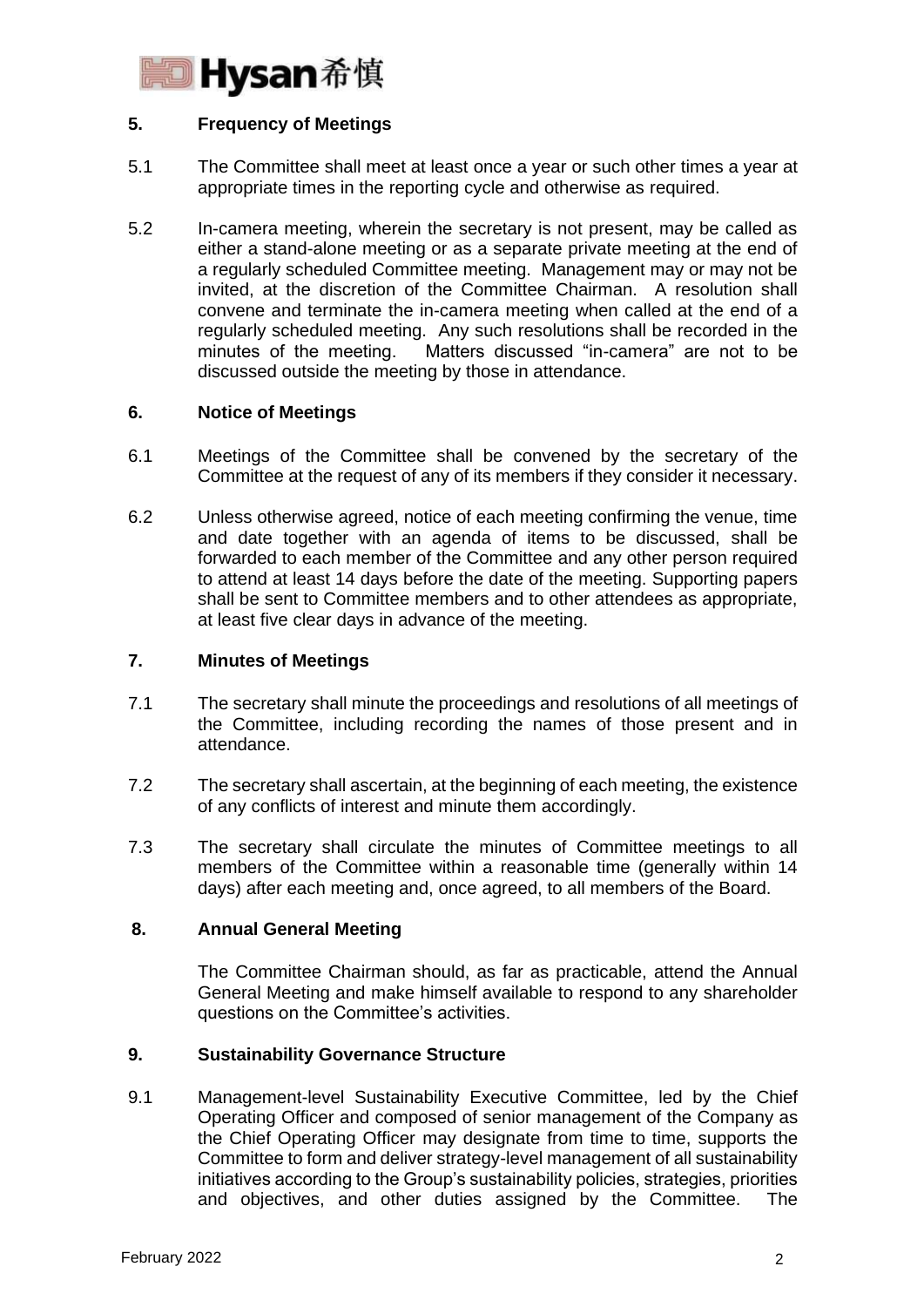

Sustainability Executive Committee will report to the Committee as and when required.

9.2 The Sustainability Task Force, composed of managers of relevant departments as the Sustainability Executive Committee may designate from time to time, assists the Sustainability Executive Committee in (i) executing sustainability initiatives under the guidance of the Sustainability Executive Committee; and (ii) identifying, assessing and managing material corporate responsibility and sustainability issues and related risks by using the overall corporate risk assessment process.

### **10. Duties**

- 10.1 The Committee shall:
	- 10.1.1 review, endorse and report to the Board the Group's corporate responsibility and sustainability plans, strategies, priorities, policies, practices and frameworks;
	- 10.1.2 oversee, review and evaluate:
		- 10.1.2.1 the adequacy and effectiveness of resources, processes, and actions taken by the Group based on its corporate responsibility and sustainability plans, strategies, priorities, policies and frameworks, and recommend improvements; and
		- 10.1.2.2 the Group's performance against the appropriate international or national standard (if any) on sustainability;
	- 10.1.3 recommend strategies for improvements in the sustainability performance of the Group;
	- 10.1.4 assess and manage material corporate responsibility and sustainability issues and related risks;
	- 10.1.5 integrate the corporate responsibility and sustainability related risks into the Group's existing risk management and internal control framework and report to the Board on related risks and issues;
	- 10.1.6 oversee the execution of the Group's initiatives on corporate responsibility and sustainability development;
	- 10.1.7 monitor and review existing and/or emerging issues, trends and investments related to corporate responsibility and sustainability of the Group;